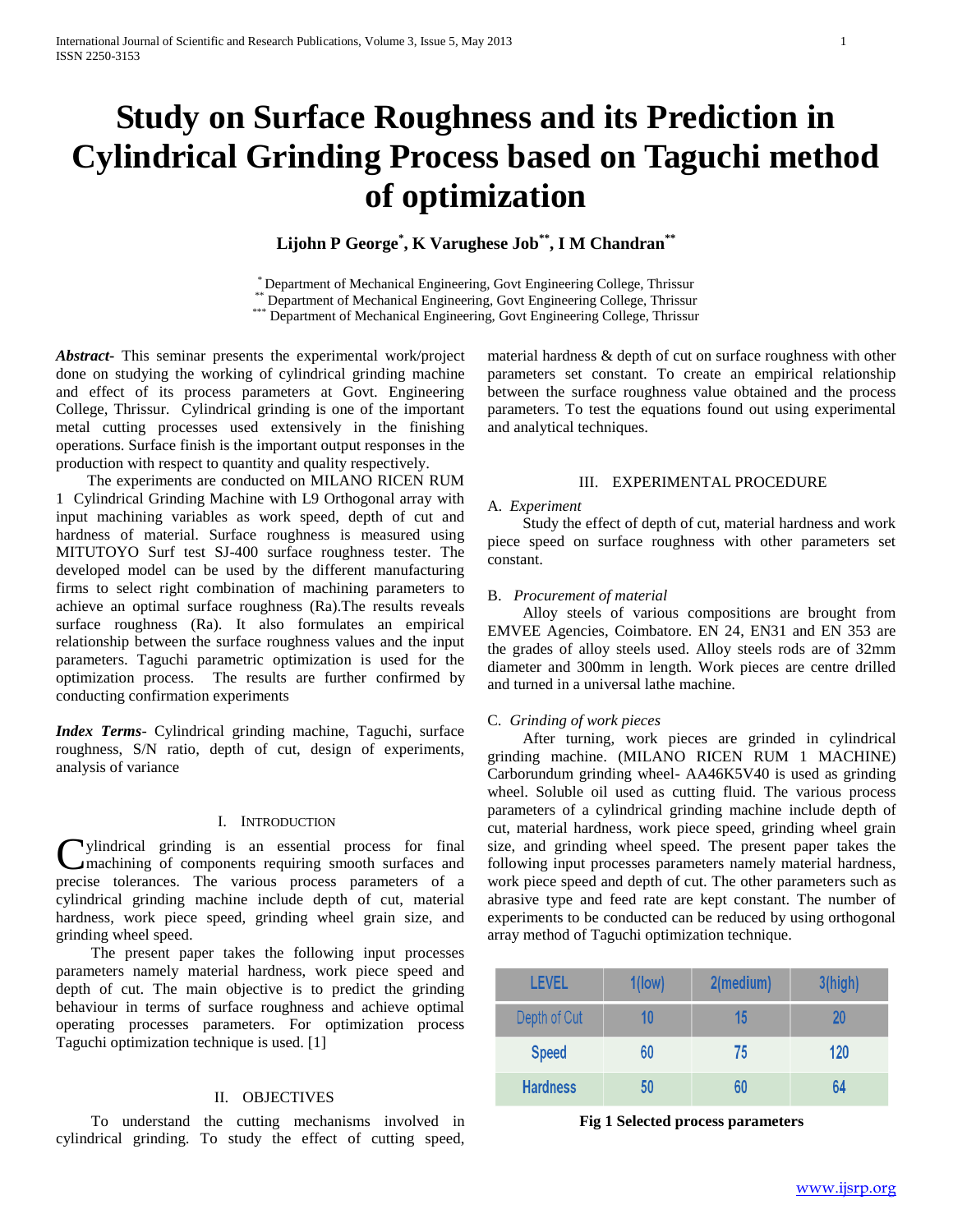# Design of Experiments – L9 orthogonal array

| <b>Experiment</b><br>No: | <b>Hardness</b> | speed | <b>Depth of</b><br>cut |
|--------------------------|-----------------|-------|------------------------|
| 1                        | 50              | 60    | 15                     |
| $\overline{2}$           | 50              | 120   | 20                     |
| 3                        | 50              | 75    | 10                     |
| $\overline{4}$           | 60              | 60    | 10                     |
| 5                        | 60              | 120   | 15                     |
| 6                        | 60              | 75    | 20                     |
|                          | 64              | 60    | 10                     |
| 8                        | 64              | 120   | 20                     |
| 9                        | 64              | 75    | 15                     |

**Fig 2 L9 orthogonal array**

# D. *Surface roughness measurements*

 Surface roughness values are obtained from MITUTOYO Surftest SJ-400 Surface roughness tester for each experiment. The obtained values used for the Taguchi optimization process.

| <b>Experiment</b><br>No: | <b>Hardness</b> | speed | Depth of<br>cut | <b>Surface</b><br><b>Roughness</b> |
|--------------------------|-----------------|-------|-----------------|------------------------------------|
| $\overline{\mathcal{A}}$ | 50              | 60    | 15              | 0.76                               |
| $\overline{2}$           | 50              | 120   | 20              | 0.56                               |
| 3                        | 50              | 75    | 10              | 0.79                               |
| $\overline{4}$           | 60              | 60    | 10              | 0.72                               |
| 5                        | 60              | 120   | 15              | 0.61                               |
| 6                        | 60              | 75    | 20              | 0.57                               |
|                          | 64              | 60    | 10              | 0.69                               |
| 8                        | 64              | 120   | 20              | 0.47                               |
| 9                        | 64              | 75    | 15              | 0.59                               |

Fig 3 Figure showing surface roughness value obtained

 Signal to Noise ratio is found out in each case using the criteria ' lower is better' as surface roughness is the factor of consideration.

Lower is better  $S/N = -10 \log [1/n (\Sigma yi2)] (n=1)$ 

| <b>Experiment</b><br><b>No</b> | <b>SNRA1</b> |
|--------------------------------|--------------|
| 1                              | 2.383        |
| 2                              | 5.036        |
| 3                              | 2.047        |
| $\overline{\mathcal{A}}$       | 2.853        |
| 5                              | 4.293        |
| 6                              | 4.882        |
| 7                              | 3.223        |
| 8                              | 6.558        |
| 9                              | 4.582        |

**Fig 4 Signal to noise ratio for various experiments**

 Average S/N ratio for each parameter at each level is found out. Similarly the average surface roughness values for each parameter at each level are also found out.

| <b>Level</b> | <b>Hardness</b> | <b>Speed</b> | Depth of<br>cut |
|--------------|-----------------|--------------|-----------------|
| $1 - Low$    | 3.156           | 2.820        | 2.708           |
| 2- Medium    | 4.010           | 3.838        | 3.753           |
| 3-High       | 4.788           | 5.296        | 5.492           |
| Delta        | 1.632           | 2.476        | 2.784           |
| Rank         | 3               |              |                 |

**Fig 5 Average S/N ratios in each level**

 Signal to noise ratio is high when hardness value is in level three, speed is in level three and depth of cut is in third level. The difference between the largest and minimum signal to ratio is calculated and the factors effect are ranked based on it.

| Level     | <b>Hardness</b> | <b>Speed</b> | Depth of<br>cut |
|-----------|-----------------|--------------|-----------------|
| $1 -$ Low | 0.703           | 0.723        | 0.733           |
| 2- Medium | 0.633           | 0.650        | 0.653           |
| 3-High    | 0.583           | 0.546        | 0.533           |
| Delta     | 0.120           | 0.177        | 0.200           |
| Rank      | R               |              |                 |

# **Fig 6 Average surface roughness values in each level**

 Surface Roughness (Ra value) is low when hardness value is in level three, speed is in level three and depth of cut is in third level. The difference between the largest and minimum surface roughness value is calculated and the factors effect are ranked based on it.

# E. *Main effects plots*

 Main effects plots for the experiments have been given below.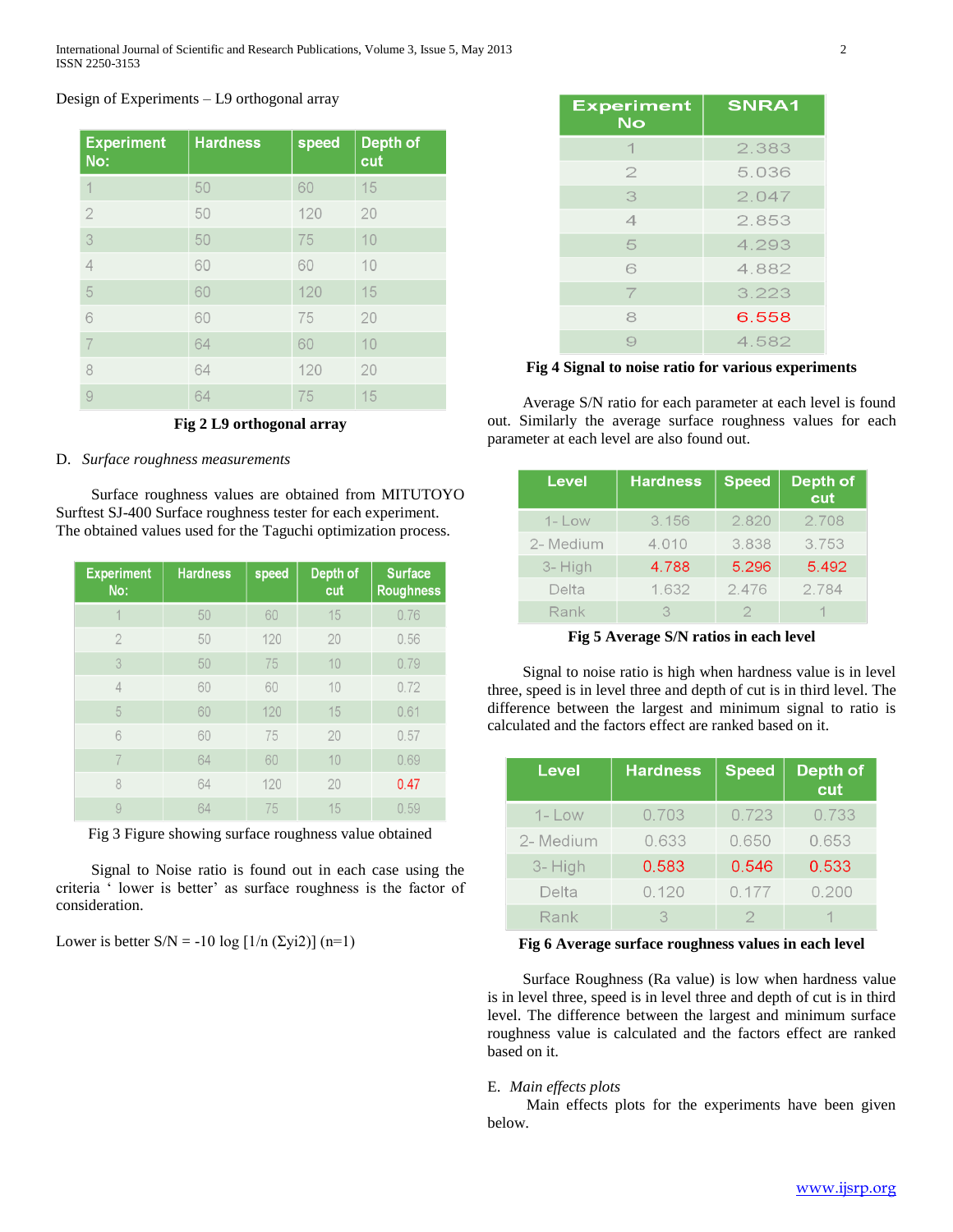

**Fig 7 Response Graphs for Mean surface roughness**

1. Level III for Hardness,  $H3 = 0.583$  Ra indicated as the optimum situation in terms of Surface Roughness values.

 2. Level III for Cutting Speed, W3 =0.546 Ra indicated as the optimum situation in terms of Surface Roughness values.

3. Level III for depth of cut,  $D3 = 0.533Ra$  indicated as the optimum situation in terms of Surface Roughness values



**Fig 8 Response Graphs for S/N values for Surface Roughness**

1. Level III for Hardness,  $S/N$  H3 = 4.788dB indicated as the optimum situation in terms of S/N values.

 2. Level III for Cutting Speed, S/N W3 = 5.296dB indicated as the optimum situation in terms of S/N values.

3. Level III for depth of cut,  $D3 = 5.492$  dB indicated as the optimum situation in terms of S/N values.

# IV. MODELLING OF RESULTS

## F. *Annova test*

 One way Annova test is carried out and the result obtained is found to be significant from the F value obtained.

# **Analysis of Variance**

| Analysis of Variance               |     |            |                                 |   |  |
|------------------------------------|-----|------------|---------------------------------|---|--|
| Source                             | DE. | SS.        | MS -                            | E |  |
| Regression                         |     |            | 3 0.086819 0.028940 56.07 0.000 |   |  |
| Residual Error 5 0.002581 0.000516 |     |            |                                 |   |  |
| Total                              |     | 8 0.089400 |                                 |   |  |

# G. *Mathematical regression Modelling*

 The obtained surface roughness values for each experiment are tabulated and empirical formula is formulated using mathematical regression modelling.

Regression equation obtained is

The regression equation is

 $CS = 1.45 - 0.00827$  A - 0.00126 B- 0.0150 C, where

C5 – Surface Roughness, A – Hardness, B – Speed , C – Depth of Cut

# H. *Taguchi optimization result*

 From main effects plotted, it is observed that there is decrease in surface roughness as material hardness increased. The surface roughness decreases when speed increases from 60 to 120 rpm, similarly when depth of cut increases from 10 to 20 surface roughness decreases.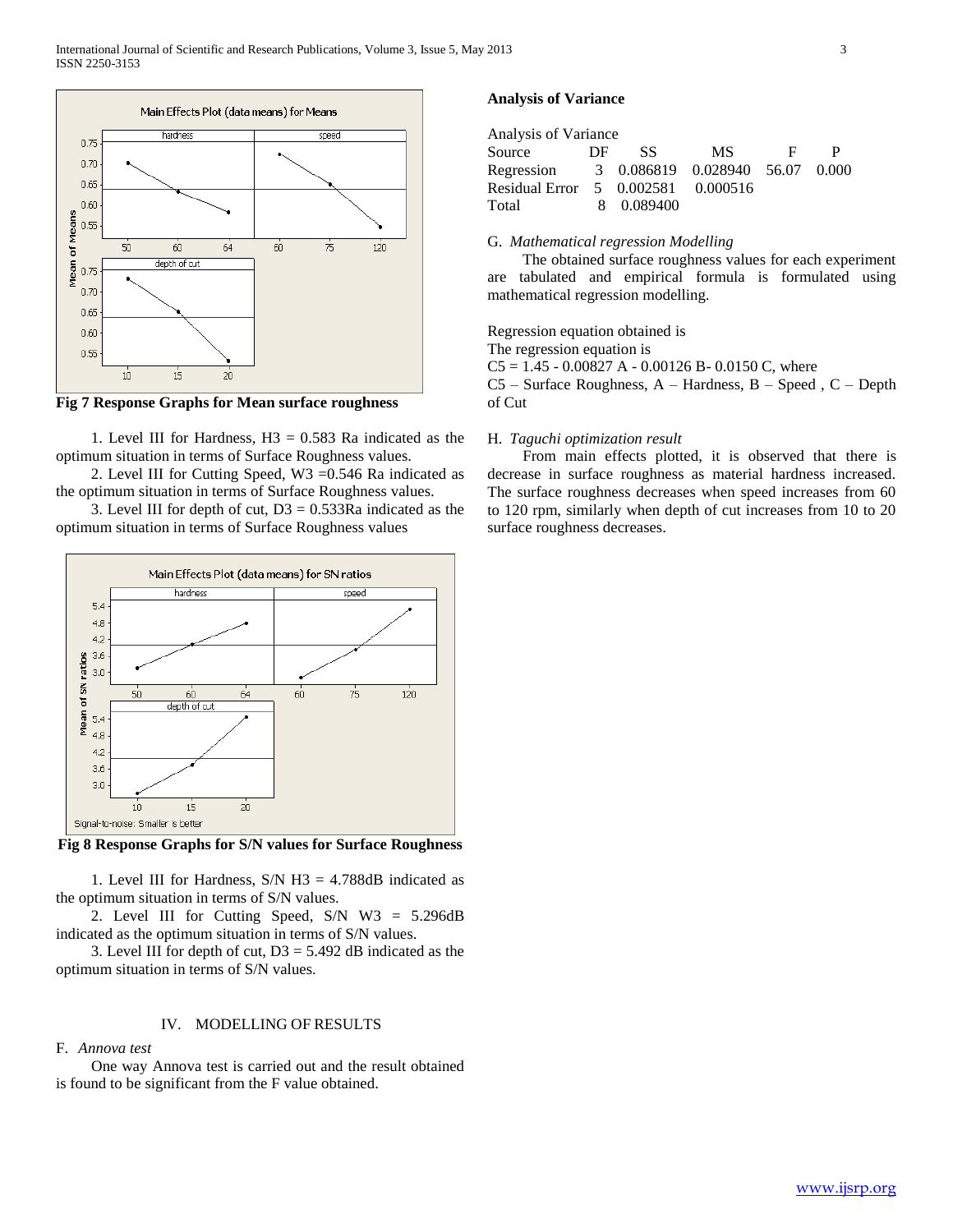

**Fig 9 Reading obtained from MITUTYO Surftest surface roughness tester for Experiment No:5.**

# I. *Conformation of Experiment*

To validate the optimum grinding conditions (H3,

W3, D2) the combination of High Hardness (level  $-3$ ) (H3), High Wok piece speed (level  $-$  3) (W3) and High depth of cut (level  $-3$ ) (D3), then the Surface Roughness is minimum obtained

# **Table 1: Conformation of experiment**

| Surface roughness | S/N ratio found out |
|-------------------|---------------------|
| 10.47             | 6.558               |

Comparison of results

 Optimum surface roughness value obtained using Taguchi parametric optimization is 0.47 Ra. Confirmation experiments yields the result surface roughness equal to 0.47Ra. Surface roughness obtained using regression modelling equation is 0.469Ra.



**Fig 11 Comparison of results**

# V. CONCLUSIONS

 This paper attempts to develop an analytical model for surface roughness in MILANO RICEN RUM 1 Cylindrical Grinding Machine . Based on the analytical and experimental results obtained in this study following conclusions can be drawn.